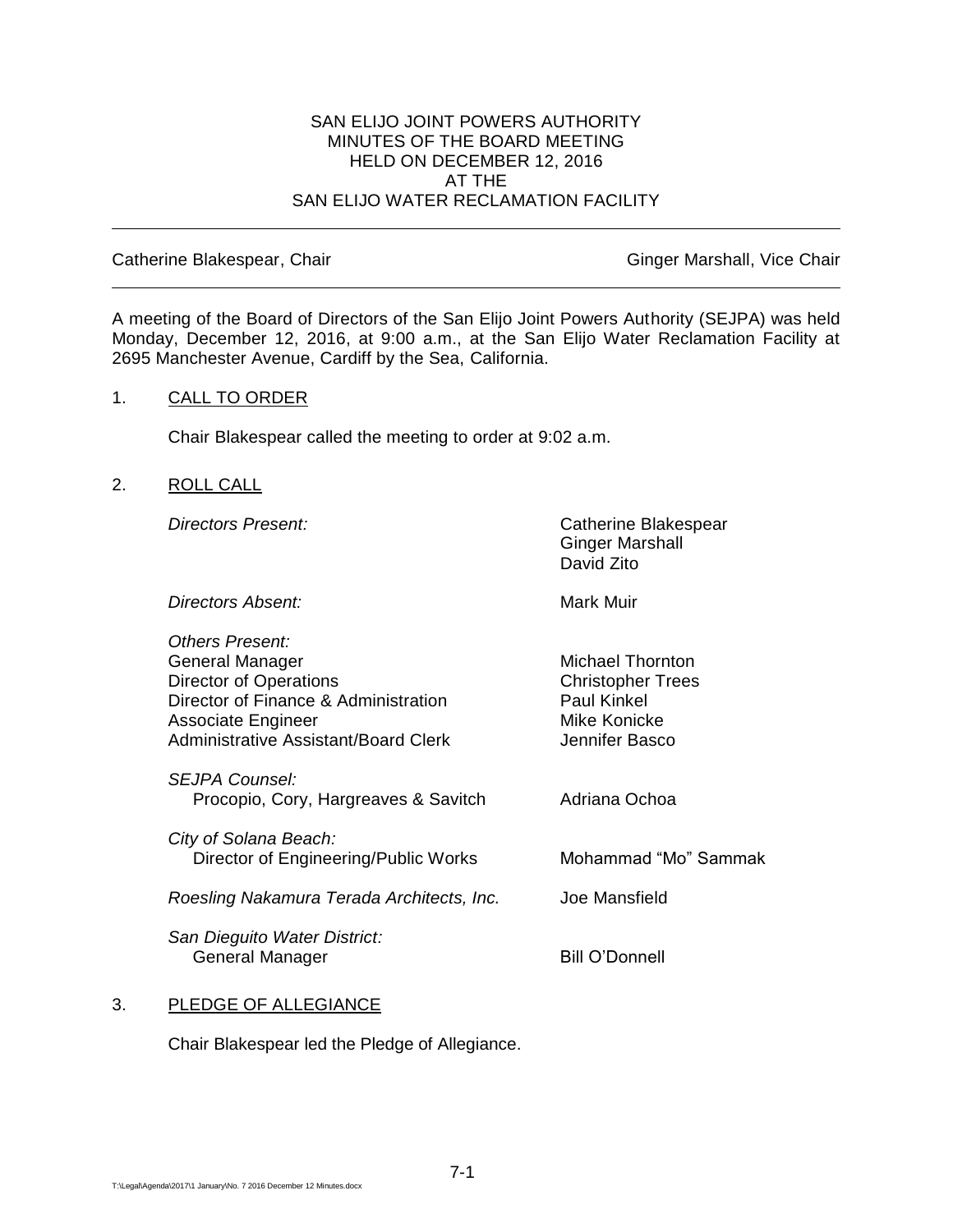# 4. ORAL COMMUNICATIONS

None

5. PRESENTATION OF AWARDS

None

## 6. CONSENT CALENDAR

Moved by Board Member Zito and seconded by Vice Chair Marshall to approve the Consent Calendar.

| Agenda Item No. 7  | Approval of Minutes for the November 14, 2016 meeting                           |
|--------------------|---------------------------------------------------------------------------------|
| Agenda Item No. 8  | Approval for Payment of Warrants and Monthly<br><b>Investment Report</b>        |
| Agenda Item No. 9  | San Elijo Water Reclamation Facility Treated Effluent<br>Flows - Monthly Report |
| Agenda Item No. 10 | San Elijo Joint Powers Authority Recycled Water Program<br>- Monthly Report     |

Motion carried with the following vote of approval:

| AYES:    | Blakespear, Marshall, and Zito |
|----------|--------------------------------|
| NOES:    | <b>None</b>                    |
| ABSENT:  | Muir                           |
| ABSTAIN: | None                           |

# 11. ITEMS REMOVED FROM CONSENT CALENDAR

None

#### 12. BUILDING IMPROVEMENT PROGRAM

General Manager Thornton presented the Building Improvement Program – Preliminary Design Report and introduced Joe Mansfield of Roesling Nakamura Terada to the Board of Directors. The report provides the basis for the final design of the building project. It documents site constraints, existing utility locations, building code and permitting requirements, and proposed regional transportation projects, all of which helps shape the final design. Furthermore, it analyzes the existing and potential future work flow and space requirements, which influence the size and configuration of the proposed buildings. Mr. Thornton stated that upon Board acceptance of the preliminary design report, the document will be provided to the architectural firms proposing on the final design and permitting phase of the project. It is anticipated that final design proposals will be received mid-January 2017, with interviews of the top rated firms occurring by the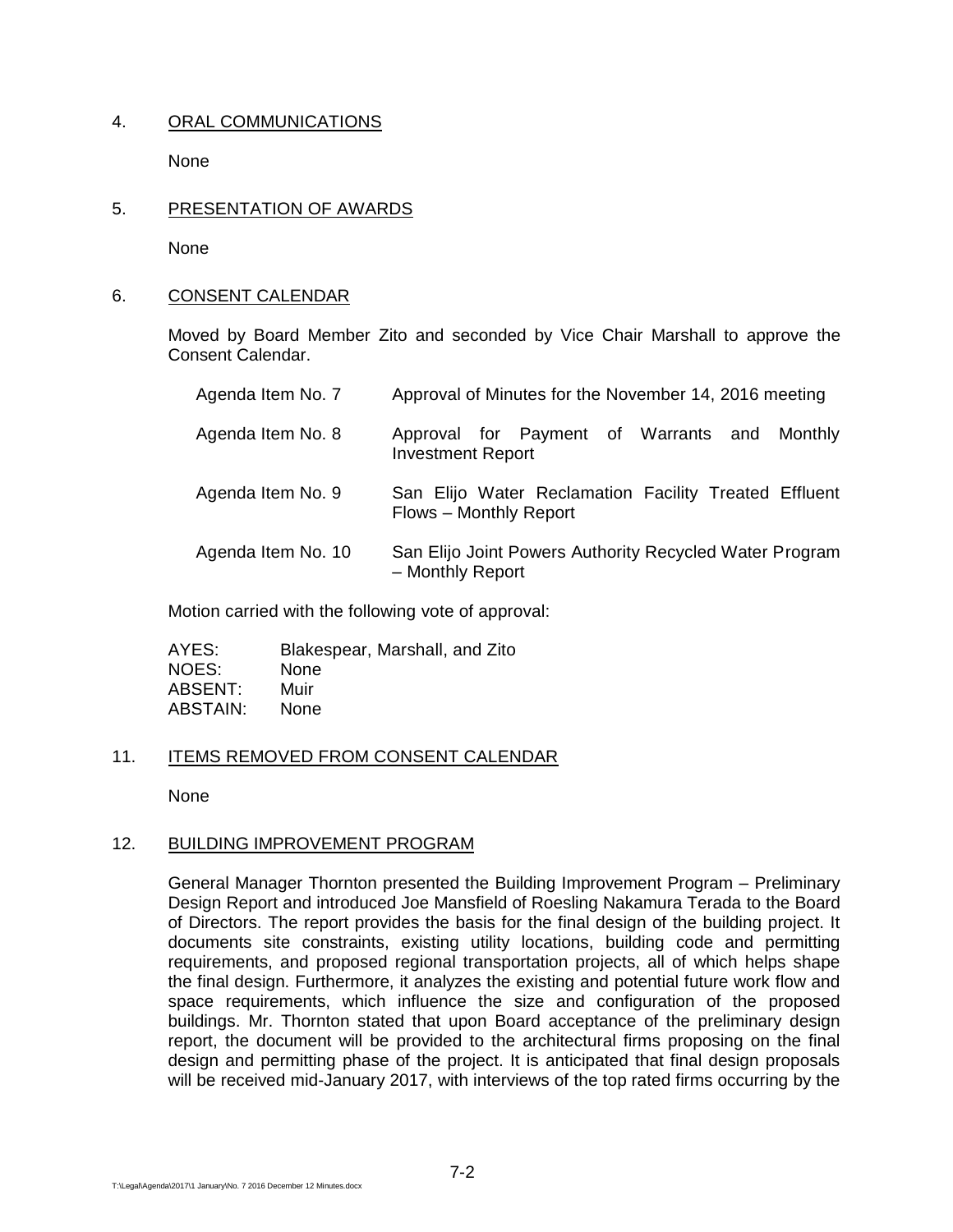end of the month, and contract award recommendations to the SEJPA Board in February 2017.

The General Manager stated that the preliminary design report provides an estimated building project cost of \$7.4 million. By the end of the fiscal year, the SEJPA will have collected \$785,000 in capital funding for the project. The remaining project costs are proposed to be financed either through a State Revolving Fund (SRF) loan or tax-free municipal bonds. The planned capital expenditure is incorporated into the member agencies' sewer rates and will not cause an unplanned increase. SEJPA will also seek to partner with Caltrans and other agencies to fund and build some of the proposed site improvements including the regional bike path.

Moved by Board Member Zito and seconded by Chair Blakespear to:

1. Accept and file Building Improvement Program – Preliminary Design Report.

Motion carried with the following vote of approval:

AYES: Blakespear, Marshall, and Zito NOES: None ABSENT: Muir ABSTAIN: None

## 13. 2016 YEAR IN REVIEW – RECOGNIZING AGENCY ACHIEVEMENTS AND **SUCCESSES**

General Manager Thornton presented highlights of the SEJPA's accomplishments and successes for calendar year 2016. Included in the highlights were the agency's permit compliance record, safety record, public outreach events and engagements, and collaborations with other government agencies. Mr. Thornton also reviewed industry recognition awards that the SEJPA received in 2016. Finally, Mr. Thornton reviewed the capital infrastructure projects that the SEJPA commenced in 2016.

No action required. This memorandum was submitted for information only.

# 14. GENERAL MANAGER'S REPORT

None

#### 15. GENERAL COUNSEL'S REPORT

Adriana Ochoa updated the Board Members on AB-626, AB-1661, and the Kern County decision regarding Measure E. AB-626, which becomes effective in January, establishes a claim resolution process applicable to any claim by a contractor in connection with a public works project. It specifies the details and procedures to be followed in the processing of such claims. It also requires the text of these provisions, or a summary, be set forth in the plans or specifications of any public work which may give rise to a claim. Under AB-1661, elected officials who receive any type of compensation from a local agency are required to receive 2 hours of training and education on sexual harassment